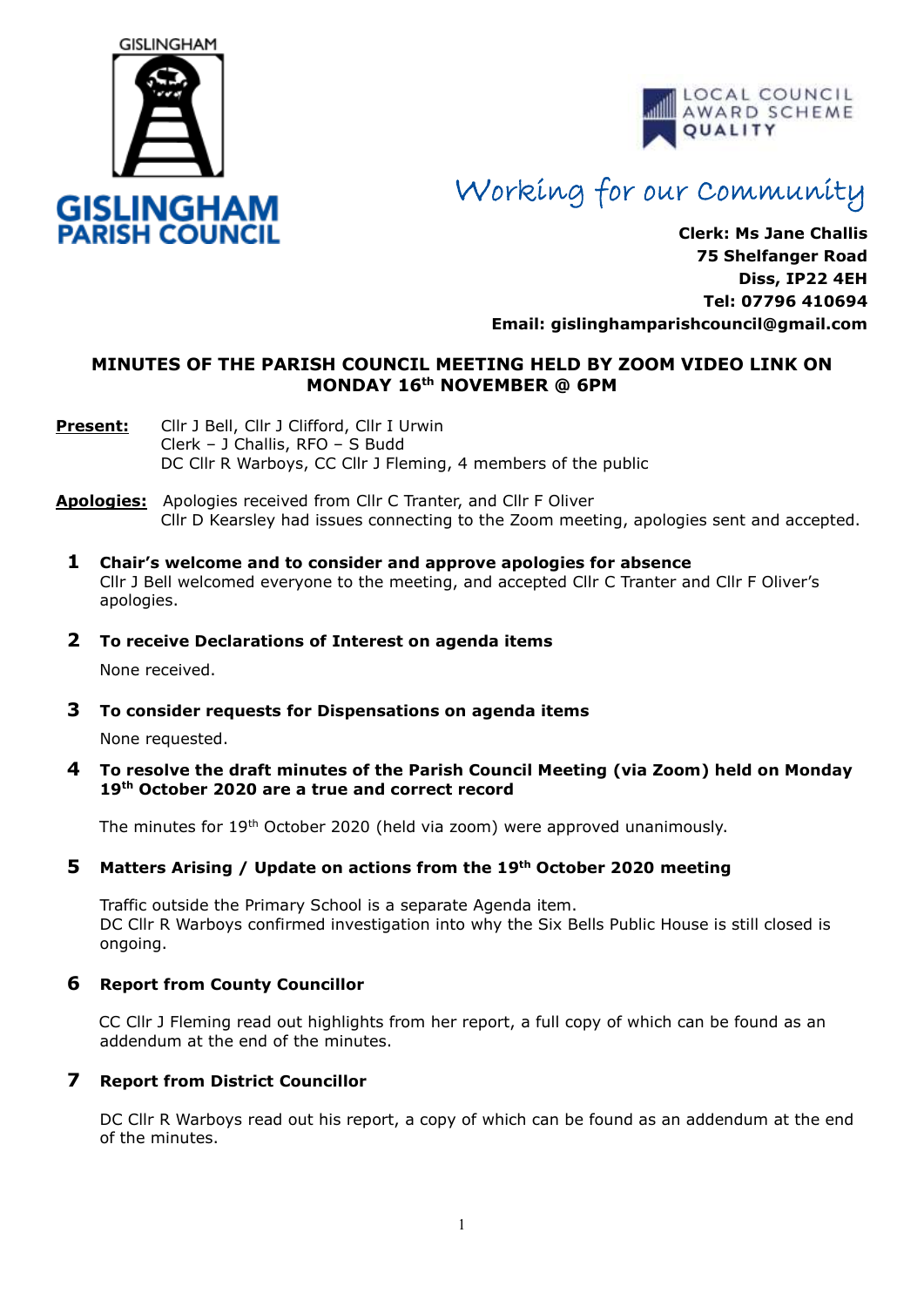# **8 Public Participation Session (15 minutes set aside)**

There were four members of the public present, three held interest in items further down on the Agenda, and one was observing as a new resident to the village.

Cllr J Bell suggested moving the order of the Agenda which was agreed unanimously.

# **9 Traffic outside Primary School**

 An email was previously received from a resident expressing concern over the traffic/parking situation around Broadfields and Martins Meadow, at school pick up and drop off times. The resident was present for this Agenda item and explained that she feared for the children's safety at these times, and also struggled with parents blocking or parking directly on her own driveway. She has already contacted Suffolk County Council without much success. Cllr J Bell asked the resident if she gave permission for her initial email to be shared with CC Cllr J Fleming, which she confirmed she did. The resident said that safety of the children has to be the priority, and requested help with permanent road markings to prevent dangerous and inconsiderate parking. The resident also confirmed that the Head Teacher of the School has been very supportive. They have been providing cones which work extremely well and set a precedent for road markings, however there is a problem with them being moved and/or stolen. CC Cllr J Fleming advised that she had already spoken to representatives from Suffolk Highways who had offered to help with the School's Junior Road Safety Scheme, but the resident explained that these measures had already been tried. A discussion ensued with Cllr J Clifford commenting that child led interventions as suggested by Suffolk Highways, were no longer enough to address the problem.

 Cllr J Bell confirmed that CIL money could be used for permanent signage and road markings, and CC Cllr J Fleming said she would forward the resident's email to the local Cabinet Minister to see if there was any funding set aside that may be used in addition.

#### **ACTION**

- **Clerk to forward resident's email to CC Cllr J Fleming.**
- **CC Cllr J Fleming to contact local Cabinet Office.**

#### **10 Footpath Warden Report**

 Mr Bryant read out his report, a copy of which can be found as an addendum at the end of the minutes.

# **11 Planning DC/20/04786**

An email was received earlier today expressing resident's objections to this planning application. The resident was invited to join the Zoom meeting, and as a result was in attendance in his capacity as Chair of a village group opposing this development. Cllr J Bell explained that the Council can add comments on the MSDC Planning Portal, but ultimately do not make decisions regarding planning applications. The resident explained their objections to the application and a discussion followed.

 DC Cllr R Warboys expressed his concern over the application and said he would contact the Case Officer with a view to getting it to a Committee. The resident said he would ensure each member added their objections and comments individually to the Planning Portal, before the closing date on Wednesday  $18<sup>th</sup>$  November 2020. The comments to be submitted by the Council were discussed, including concerns over the intended plans extending beyond the original footprint, the environmental implications, and the additional traffic created. Cllr J Clifford advised that she had already been in contact with the Arboricultural Officer for MSDC in her role as Tree Warden, and agreed to summarise the Council's concerns which she would email to Councillors to check, before the Clerk added them to the Planning Portal.

#### **ACTION**

- **DC Cllr R Warboys to contact the Case Officer.**
- **Cllr J Clifford to summarise Council's concerns and forward to Councillors to check.**
- **Clerk to add comments received from Cllr J Clifford to Planning Portal once approved.**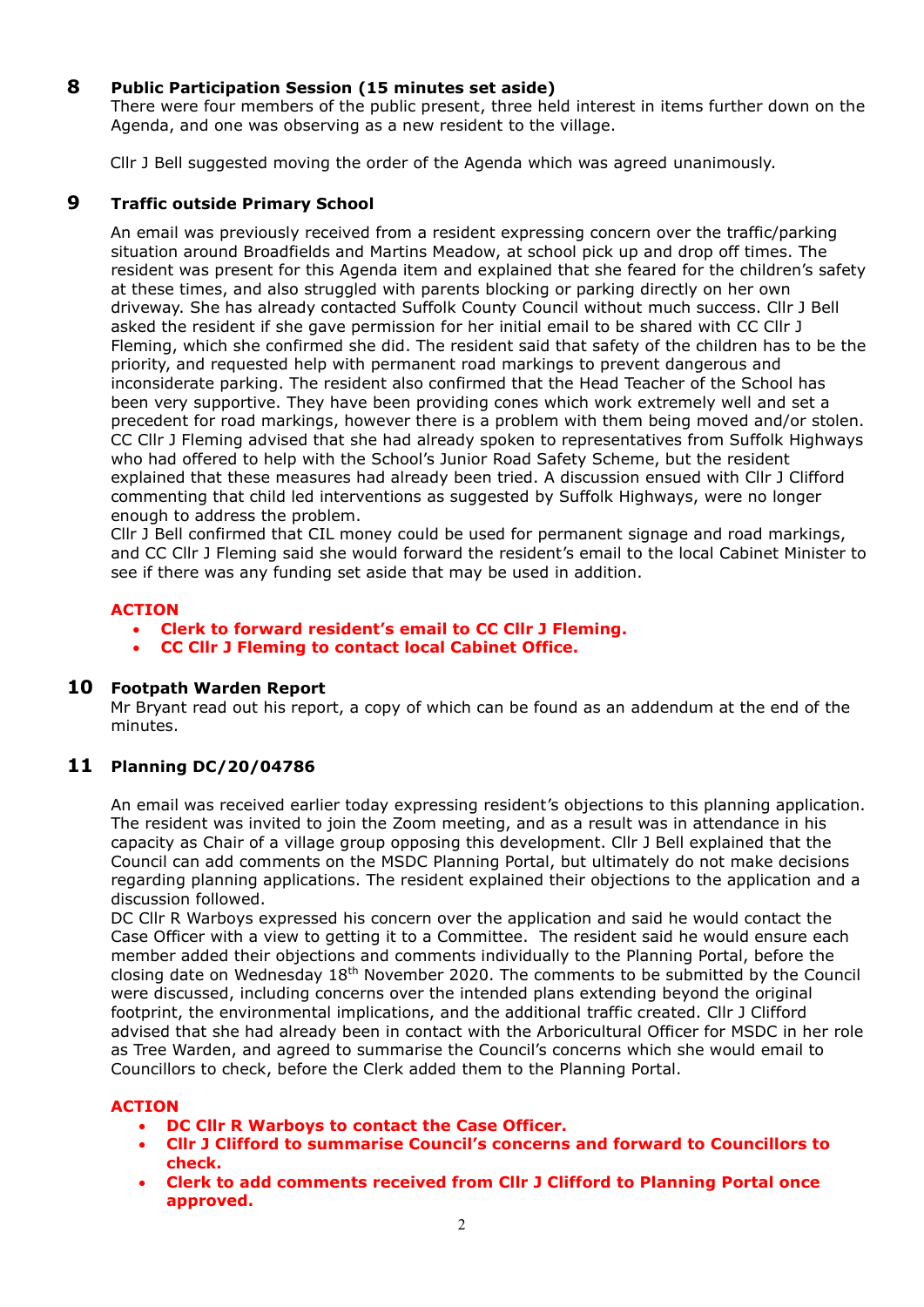#### **The following comment was noted on the Planning Portal by the Clerk on Tuesday 18th November 2020.**

 We (Gislingham Parish Council) have the following feedback re: planning application DC/20/04786:

 We note that the buildings shown in the plans that have been submitted extend beyond the footprint of the original agricultural buildings and suggest that the application should therefore not be considered as a Section Q application.

 We note that the preliminary ecological appraisal is quite old (it is dated 2017) and we are concerned the data may not therefore be accurate. The area surrounding this development is an important natural site that is home to many species of plants and animals, including owls and possibly bats and newts. It is essential that up to date information is sourced before a decision is made on this application to ensure that the locality's biodiversity is not adversely affected.

 We request that all trees and hedges on site should be left intact in recognition of their role as carbon sinks and bio-diverse habitats for wildlife, and to maintain and enhance the 'rural' character of the development site. The preliminary ecological appraisal and bat roost assessment says the hedgerow is being retained and should be protected with suitable tree and root protection measures. We request that all the existing mature and self-seeded, young, mature trees on the site, and any trees planted as part of the development, should also be protected by a TPO going forward.

 Access to this site is via a rural single track lane that is unsuitable for anything other than the lowest volume of traffic. The lane is very much a local amenity and is predominantly used by walkers, cyclists and farm traffic. We have not seen a Highways Report relating to this application but we are concerned that an increase in traffic resulting from this development would cause safety issues.

# **12 Budget**

A draft Budget and Summary of Reserves has been prepared and sent to Councillors by the RFO.

 Cllr J Bell queried whether funds could be spent on improving the pathway to the War Memorial, which the RFO confirmed was possible under improvements to access. The budget was approved unanimously by Cllr J Bell, Cllr J Clifford, and Cllr I Urwin.

# **ACTION RFO to submit budget.**

#### **13 Chair's Report**

Cllr J Bell advised Councillors that she had received a letter from Cllr E Sheehan advising that he was stepping down as a Parish Councillor with immediate effect. Cllr Bell would like to thank Cllr Sheehan for all his work on behalf of Gislingham Parish Council.

Cllr J Bell confirmed that Cllr J Clifford and herself had attended a Zoom Virtual Forum for Antisocial behaviour, the recording of which was available for other Councillors to view.

Used fireworks have been put into the dog bin on Mill Street. The Clerk is looking into pricing for new litter bins elsewhere in the village, and it was suggested including an additional litter bin on Mill Street.

It has been confirmed by MSDC Electoral Services that Co-Option can been held via Zoom, and this will be an Agenda item for January.

#### **ACTION Clerk to forward anti-social behaviour recording to Councillors.**

# **14 Clerk's Report (and RFO)**

The Clerk confirmed that investigation into bin contractors and signage was ongoing. We are still waiting for a response from the Contractor regarding damage to the Church footpath during grass cutting, which the Clerk will chase.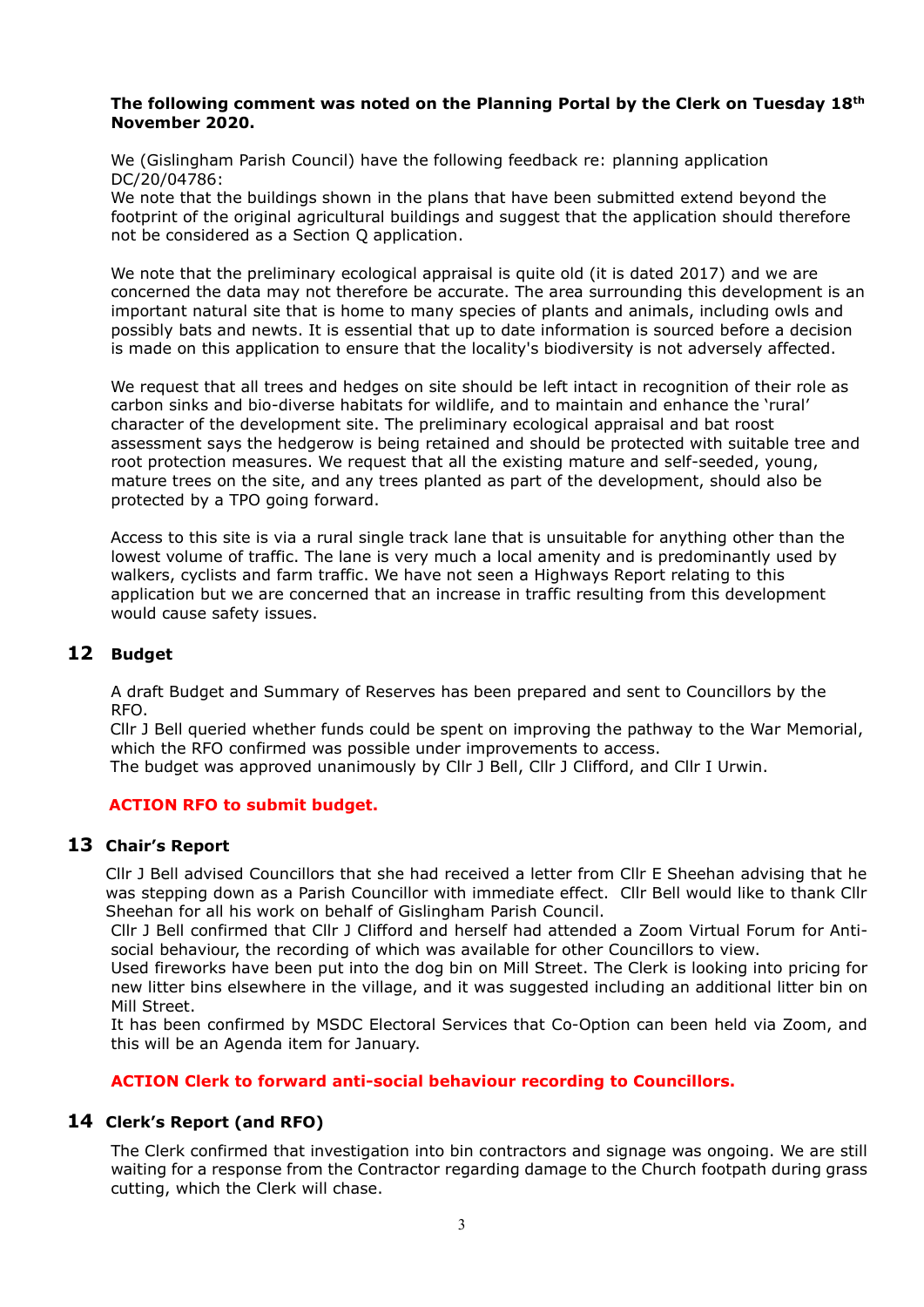The Clerk has obtained pricing for a second dog waste bin outside the Primary School. It ranges from £90 plus VAT to £120.85 plus VAT for a 25 litre bin, which is exactly the same as the current one, depending upon the fixings required. The Clerk also has quotations for five new litter bins, but needs to confirm the exact sizing and specifications required, and will forward the information to Councillors for their feedback.

#### **ACTION**

- **Clerk to contact grass cutting contractor again.**
- **Clerk to check dog bin fixings to confirm pricing.**
- **Clerk to forward litter bin information to Councillors for their feedback.**

#### **15 Neighbourhood Watch Report**

Cllr J Clifford reported she had been advised that a firework had been put through a resident's door, which she had strongly advised they report to the police.

#### **16 SID (Speed Indicator Device) Report**

A few incidences of speeding were noted.

#### **17 Playground repairs/maintenance update**

The Clerk advised that the quotations received had only quoted for basic routine maintenance work, and having gone back requesting specific repair information, and replacement safety matting, she had been advised it would be more cost effective to go direct to a surfacing contractor for the latter. Cllr I Urwin queried whether the bark underneath the zip wire could be replaced with safety matting. Cllr J Clifford expressed concern over whether bark or matting was the correct surface to use specifically under the zip wire, which the Clerk said she would find out.

Cllr I Urwin noted that he was now checking Charity Meadow once a week, not every day.

#### **ACTION Clerk to find out the correct safety surface to be used under the zip wire, and update Councillors via email once more information has been received.**

#### **18 CIL Monies Running Track (Primary School)**

Cllr J Bell reminded everyone that she had declared a non-pecuniary interest as Acting Chair of the School Governors for Gislingham Primary School, when this was an Agenda item in September. However the purpose of it being on the Agenda this evening was to provide an update, and therefore the same member of the public was also present in her capacity as School Governor. The member of the public advised that she had contacted MSDC to request funding as previously suggested. An application to them has been submitted, and she has been advised that in theory they would provide three quarters of the amount requested, with the Parish Council being asked to provide a quarter which would equate to approximately £6,000. She said MSDC sounded positive but had other applications to consider and would let her know within the next few weeks. Cllr I Urwin asked if the School had considered asking FOGS for help with funding too. The member of the public said they had not, but only because they were aware FOGS are already struggling with funding themselves.

Cllr I Urwin and Cllr J Clifford said they were in favour of considering providing a quarter of the funding required. Cllr J Clifford asked whether the S106 money which had previously been set aside for the Skate Park could be used as part of the Parish Council's contribution, which the Infrastructure Team at MSDC confirmed it could.

Cllr J Bell asked the member of the public to come back in January when it would be an Agenda item again and could be discussed further.

#### **ACTION Item to be included on the Agenda in January.**

# **19 Finance**

Admin Payment (Clerk & RFO) **- £485.00** Zoom Subscription for October meeting (Direct from Co-op Bank account) - **£14.39** Stationery (ink RFO) – **£15.85**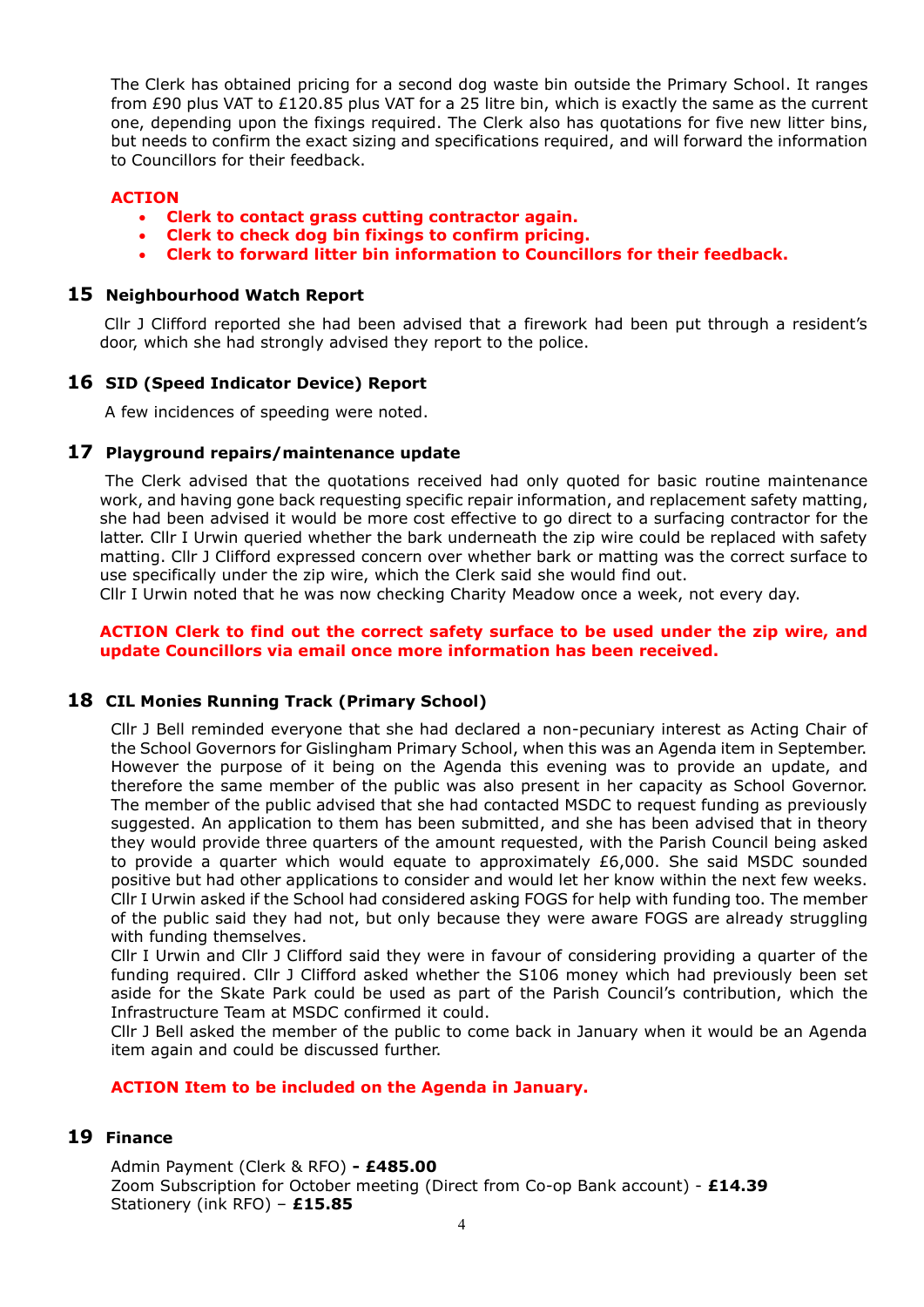Top Garden Inv No. 22 - **£540.00** Playground Inspection **- £66.76**

#### **Unanimously approved**

#### **Action Cllr J Bell to pay approved invoices by BACS.**

#### **20 Charity Meadow update**

Cllr J Clifford is still looking into the signage, and still awaiting feedback from some Councillors regarding the wording. The location of the signage also needs deciding to ascertain the number required.

#### **ACTION Cllr J Clifford to continue investigating.**

# **21 Website**

The Clerk advised that she has started to update the website, which is still ongoing. She has requested photographs of the village from the Editor of the Messenger, which have been received with thanks.

#### **ACTION Clerk to continue updating the website.**

#### **22 Training**

Cllr F Oliver needs to book the second part of his Councillor training. The Clerk advised that she had forwarded recordings of the recent Planning Webinars to all Councillors.

#### **ACTION Cllr F Oliver to book Councillor training.**

#### **23 Date of next meeting 18th January 2021 at 6pm via Zoom.**

Meeting Closed at 7.53pm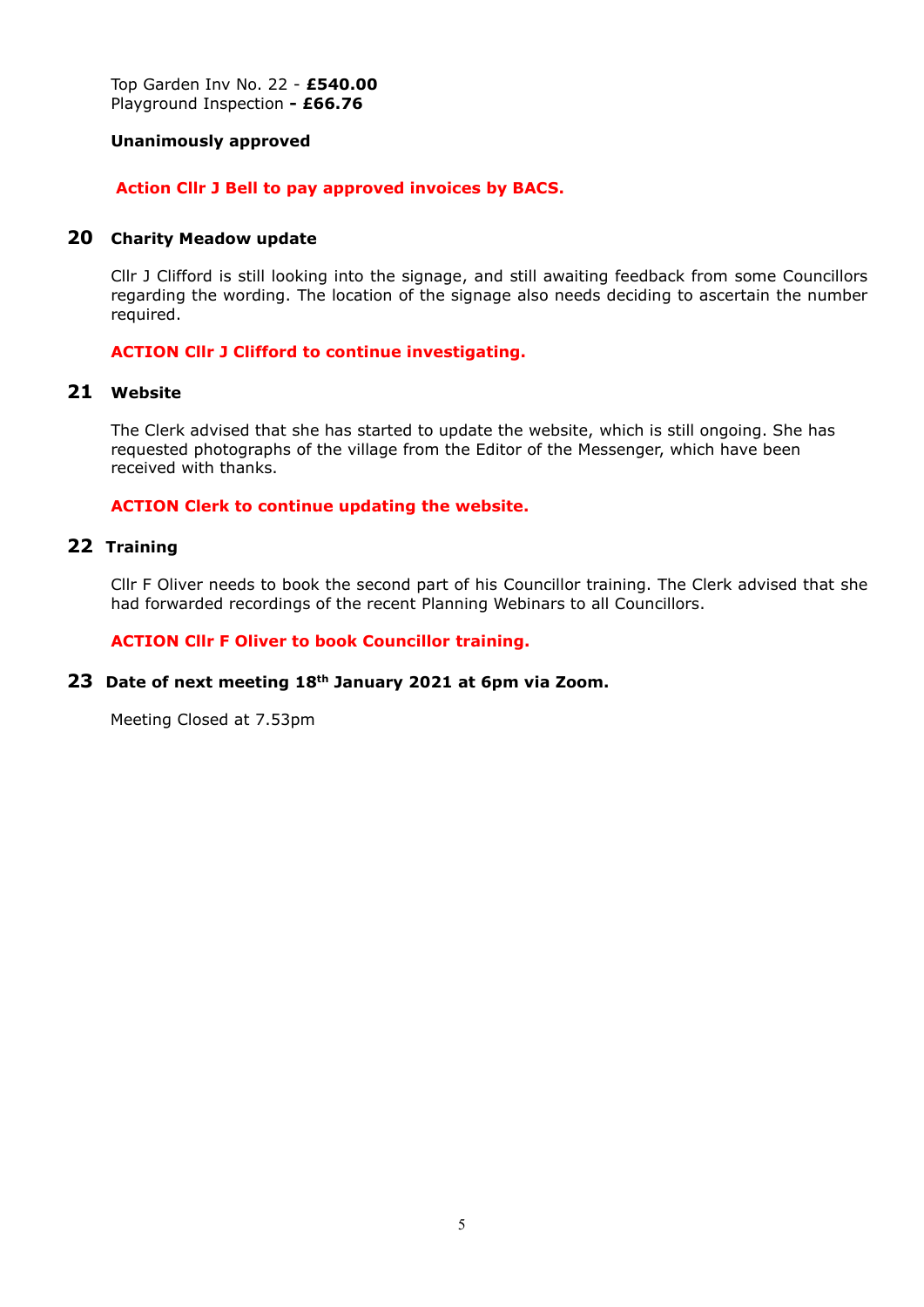|                           | <b>DISTRICT COUNCILLOR'S REPORT NOVEMBER 2020</b>                                                                                                                                               |  |  |  |  |  |  |  |
|---------------------------|-------------------------------------------------------------------------------------------------------------------------------------------------------------------------------------------------|--|--|--|--|--|--|--|
| Current                   | <b>Shielding and Clinically Extremely Vulnerable</b><br>1.                                                                                                                                      |  |  |  |  |  |  |  |
| COVID-19                  | Not returning to shielding as we knew it previously.                                                                                                                                            |  |  |  |  |  |  |  |
| Information               | Govt. are writing to all Clinically Extremely Vulnerable people by end of this week to provide                                                                                                  |  |  |  |  |  |  |  |
| 9/11/2020                 | them with guidance. This will include advice to avoid visiting shops and pharmacies.                                                                                                            |  |  |  |  |  |  |  |
|                           | People who are Clinically Extremely Vulnerable shouldn't leave their homes to go to work, even                                                                                                  |  |  |  |  |  |  |  |
|                           | if they are in a job where this is permitted.                                                                                                                                                   |  |  |  |  |  |  |  |
|                           | No Govt. support and intervention this time - all down to local areas.                                                                                                                          |  |  |  |  |  |  |  |
|                           | Home But Not Alone number and underpinning services stood back up on Wednesday. 0800 876                                                                                                        |  |  |  |  |  |  |  |
|                           | 6926. The phonelines are open from 9am to 5pm, Mon to Fri.                                                                                                                                      |  |  |  |  |  |  |  |
|                           | Redeploying officers from across the councils to respond to referrals from HBNA - want to                                                                                                       |  |  |  |  |  |  |  |
|                           | spread the load like before, so not just down to Communities Officers.                                                                                                                          |  |  |  |  |  |  |  |
|                           | Communities Team have been in contact with key community groups in the Districts - more this                                                                                                    |  |  |  |  |  |  |  |
|                           | week, but have been re-engaging over the past couple of weeks, having seen the rising tide nationally.                                                                                          |  |  |  |  |  |  |  |
| Housing                   | Numbers in temporary accommodation still remain high from the first wave.<br>$\bullet$                                                                                                          |  |  |  |  |  |  |  |
|                           | Taken 22 rooms at the Cedars for both Babergh and Mid Suffolk.<br>$\bullet$                                                                                                                     |  |  |  |  |  |  |  |
|                           | 6 flats at Elmswell being converted to temporary accommodation for both Babergh and Mid Suffolk.<br>$\bullet$                                                                                   |  |  |  |  |  |  |  |
|                           | No extension to evictions ban at present                                                                                                                                                        |  |  |  |  |  |  |  |
| Help for<br>those Isolat- | Mid Suffolk is administering the £500 compensation payment for those who have had to isolate due to Track and<br>Trace. To date they have allocated £33,000.                                    |  |  |  |  |  |  |  |
| ing                       | Separately, Government has provided £40,000 to the district council to use on compliance issues relating to Covid                                                                               |  |  |  |  |  |  |  |
|                           | 19 such as environmental health or the need for Covid Marshalls in Stowmarket.                                                                                                                  |  |  |  |  |  |  |  |
|                           | We await details of support that might come from Government to help the Council through the new lockdown                                                                                        |  |  |  |  |  |  |  |
|                           | period.                                                                                                                                                                                         |  |  |  |  |  |  |  |
| Culture Re-               | Mid Suffolk supported two successful bids for this - £92,000 for the Museum of East Anglian Life and £84,000 for                                                                                |  |  |  |  |  |  |  |
| covery Fund               | the John Peel Centre.                                                                                                                                                                           |  |  |  |  |  |  |  |
| Services                  | 1. Some key changes since last lockdown                                                                                                                                                         |  |  |  |  |  |  |  |
|                           | Waste and recycling centres will remain open.<br>a.                                                                                                                                             |  |  |  |  |  |  |  |
|                           | Outdoor play grounds will remain open.<br>b.                                                                                                                                                    |  |  |  |  |  |  |  |
|                           | Public toilets will remain open.<br>c.                                                                                                                                                          |  |  |  |  |  |  |  |
|                           | Trades people can go into other people's homes, not just to respond to emergencies (as per guidance<br>d.                                                                                       |  |  |  |  |  |  |  |
|                           | at present).                                                                                                                                                                                    |  |  |  |  |  |  |  |
|                           | 2. Closure of Services                                                                                                                                                                          |  |  |  |  |  |  |  |
|                           | a. All leisure Services with effect from 5 <sup>th</sup> November.                                                                                                                              |  |  |  |  |  |  |  |
|                           | 3. All other services                                                                                                                                                                           |  |  |  |  |  |  |  |
|                           | a. Will continue to operate largely as they have been over recent months either virtually or with strict so                                                                                     |  |  |  |  |  |  |  |
| Joint Local               | cial distancing in place.<br>Approved at full council meeting 11/11/2020 go for final public consultation - Full details and how to respond to                                                  |  |  |  |  |  |  |  |
| Plan                      | the consultation process which ends on 24 <sup>th</sup> December can be found here:                                                                                                             |  |  |  |  |  |  |  |
|                           | https://www.midsuffolk.gov.uk/planning/planning-policy/new-joint-local-plan/                                                                                                                    |  |  |  |  |  |  |  |
|                           | Supplementaty Planning Documents to Come (SPD's)                                                                                                                                                |  |  |  |  |  |  |  |
| Changes to                | The CIL Regulations also brought in another new provision on the 1stSeptember 2019 which requires each Council                                                                                  |  |  |  |  |  |  |  |
| CIL Ex-                   | to produce and publish (on the Councils web site) an Annual Infrastructure Funding Statement (IFS) by the                                                                                       |  |  |  |  |  |  |  |
| penditure                 | 31stDecember 2020. The IFS for each Council is being presented to both Council Cabinets on the 9th and 12th No-                                                                                 |  |  |  |  |  |  |  |
| Framework                 | vember 2020. The IFS for each Council is different but contains:-• Collection and expenditure of monies under the                                                                               |  |  |  |  |  |  |  |
| (to be ap-                | Community Infrastructure Levy (CIL), • Collection and expenditure of monies through s106 Obligations from devel-                                                                                |  |  |  |  |  |  |  |
| proved                    | opers, • CIL monies that are paid to and spent by Parishes under Neighbourhood CIL(through annual returns made                                                                                  |  |  |  |  |  |  |  |
| alongside                 | to both Councils by the Parishes) • A list of Infrastructure projects which the Council is supporting financially to-                                                                           |  |  |  |  |  |  |  |
| JLP)                      | gether with Infrastructure projects which are expected to come forward (to support growth in the future which                                                                                   |  |  |  |  |  |  |  |
|                           | are largely taken from the current iteration of the Infrastructure Delivery Plan (IDP). This List will be known as the                                                                          |  |  |  |  |  |  |  |
|                           | "Infrastructure List" for both Councils                                                                                                                                                         |  |  |  |  |  |  |  |
| <b>Business</b>           | <b>Business Grants for closed business</b>                                                                                                                                                      |  |  |  |  |  |  |  |
| Grants from               | Grants worth up to £3,000 per month for businesses premises forced to close.                                                                                                                    |  |  |  |  |  |  |  |
| Nov 2020                  | Funding will be provided to billing authorities to administer.                                                                                                                                  |  |  |  |  |  |  |  |
|                           | <b>Additional Restrictions Grant for Businesses (ARG) - Discretionary element</b><br>Distributed to councils on the basis of a formula of £20 per head of population to enable councils to sup- |  |  |  |  |  |  |  |
|                           | port businesses more broadly.                                                                                                                                                                   |  |  |  |  |  |  |  |
|                           | Further details and criteria on this scheme are still to be confirmed by Govt. and we believe this will in-                                                                                     |  |  |  |  |  |  |  |
|                           | clude businesses allowed to stay open in lockdown but suffering additional hardship.                                                                                                            |  |  |  |  |  |  |  |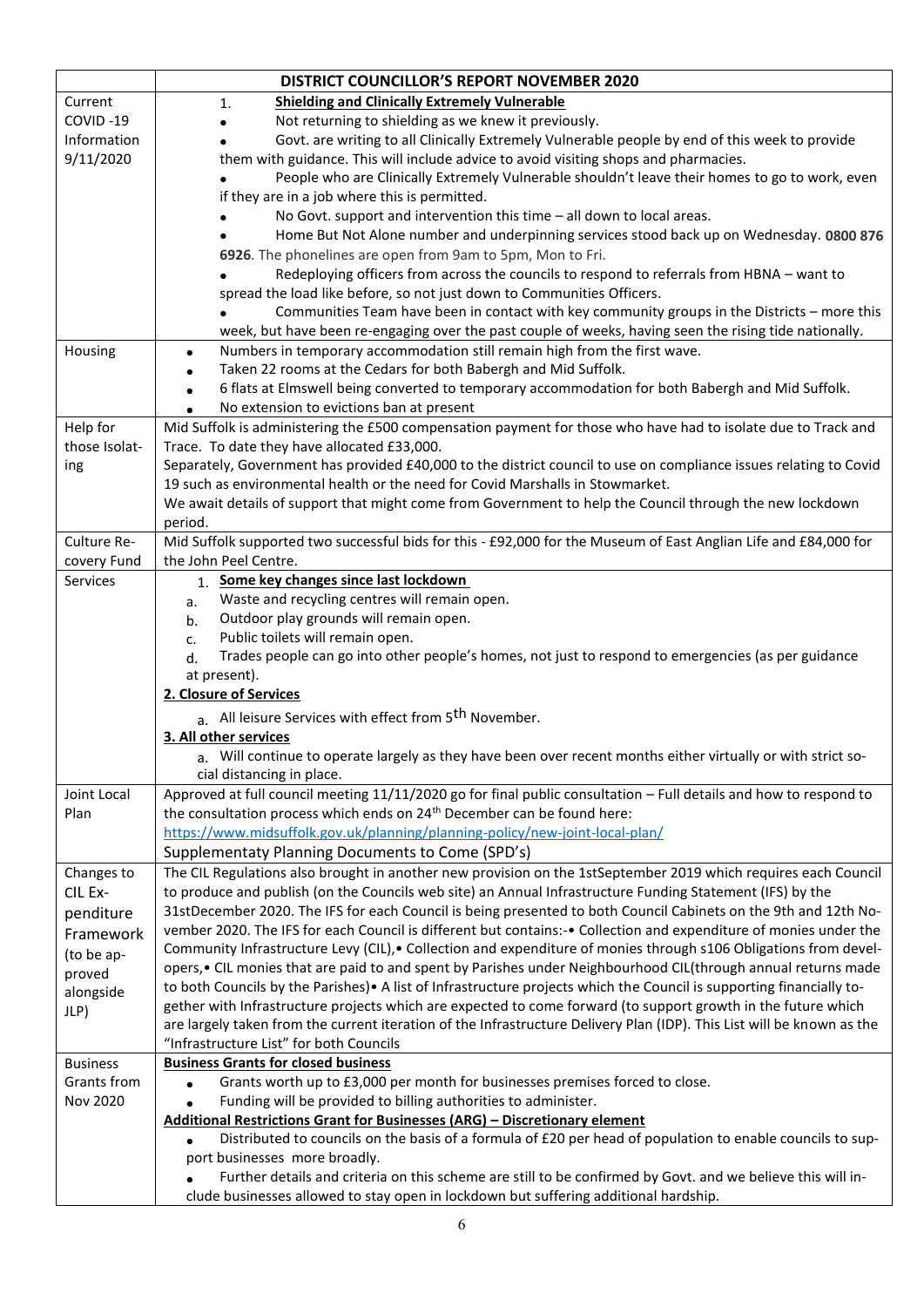|                        | Local Authorities can use this at their discretion in financial years 20/21 (and in 21/22 for programmes                                                                                                                                         |                |                    |  |  |  |  |  |  |
|------------------------|--------------------------------------------------------------------------------------------------------------------------------------------------------------------------------------------------------------------------------------------------|----------------|--------------------|--|--|--|--|--|--|
|                        | started in 20/21).<br>Further information:                                                                                                                                                                                                       |                |                    |  |  |  |  |  |  |
|                        |                                                                                                                                                                                                                                                  |                |                    |  |  |  |  |  |  |
|                        | https://www.midsuffolk.gov.uk/features/support-available-for-businesses-in-babergh-and-mid-suffolk                                                                                                                                               |                |                    |  |  |  |  |  |  |
| Design<br>Guide        | B&MSDC working with Norse Group. The underlying purpose of the Design Guide is to define the quality stand-<br>ards of new development, at all scales, and to create well-designed and well-built places that benefit people and<br>communities. |                |                    |  |  |  |  |  |  |
|                        | The Design, will consider present day design expectations but also the Councils corporate and strategic objectives                                                                                                                               |                |                    |  |  |  |  |  |  |
|                        | over years to come.                                                                                                                                                                                                                              |                |                    |  |  |  |  |  |  |
|                        | It will apply to the Joint Councils' own properties but may well influence other developers as it is hoped to be ex-                                                                                                                             |                |                    |  |  |  |  |  |  |
|                        | emplar work.                                                                                                                                                                                                                                     |                |                    |  |  |  |  |  |  |
| Bio-diver-             | Proposal                                                                                                                                                                                                                                         | <b>Babergh</b> | <b>Mid Suffolk</b> |  |  |  |  |  |  |
| sity Task<br>Force Up- | Mapping                                                                                                                                                                                                                                          | £12,250        | £16,800            |  |  |  |  |  |  |
| date                   | <b>Tree Planting</b>                                                                                                                                                                                                                             | £104,500       | £104,500           |  |  |  |  |  |  |
| 5/11/2020              | <b>Hedge Planting</b>                                                                                                                                                                                                                            | £11,600        | £11,600            |  |  |  |  |  |  |
|                        | <b>Meadow Management</b>                                                                                                                                                                                                                         | £18,000        | £18,000            |  |  |  |  |  |  |
|                        | <b>Green Burial Site</b>                                                                                                                                                                                                                         | TBC            | <b>TBC</b>         |  |  |  |  |  |  |
|                        | <b>Supplementaty Planning</b><br>Document                                                                                                                                                                                                        | £6,000         | £6,000             |  |  |  |  |  |  |
|                        | Resident Campaign                                                                                                                                                                                                                                | £5,000         | £5,000             |  |  |  |  |  |  |
|                        | Totals                                                                                                                                                                                                                                           | £157,350       | £161,900           |  |  |  |  |  |  |
| Council                | The council voted to: permanently adopts e-voting as its primary method of voting in all meetings and                                                                                                                                            |                |                    |  |  |  |  |  |  |
| Meeting                | that a record of all votes cast at meetings of the Full Council, Cabinet and Committees be published on                                                                                                                                          |                |                    |  |  |  |  |  |  |
| 26/11/2020             | the Council's website with immediate effect.                                                                                                                                                                                                     |                |                    |  |  |  |  |  |  |
|                        | Also a new ICT Strategy was adopted with the following key principles:                                                                                                                                                                           |                |                    |  |  |  |  |  |  |
|                        | People, if ICT doesn't take account of people or support them, look at their processes and un-<br>$\bullet$                                                                                                                                      |                |                    |  |  |  |  |  |  |
|                        | derstand them, we are not going to implement technology that works for them.                                                                                                                                                                     |                |                    |  |  |  |  |  |  |
|                        | Data, Data is potentially one of our most overlooked assets which can evidence both the need<br>$\bullet$                                                                                                                                        |                |                    |  |  |  |  |  |  |
|                        | for, and the result of organisational change, as well as supporting staff to deliver services and                                                                                                                                                |                |                    |  |  |  |  |  |  |
|                        | make quick decisions. ICT can look to surface data in a way that is easily accessible and mean-                                                                                                                                                  |                |                    |  |  |  |  |  |  |
|                        | ingful                                                                                                                                                                                                                                           |                |                    |  |  |  |  |  |  |
|                        | Technology, accuracy, the exploitation of appropriate new technologies, resources to be                                                                                                                                                          |                |                    |  |  |  |  |  |  |
|                        | aligned with needs                                                                                                                                                                                                                               |                |                    |  |  |  |  |  |  |
|                        | Processes, in particular automation of repetitive tasks, the acceleration of service fulfillment for                                                                                                                                             |                |                    |  |  |  |  |  |  |
|                        | residents, and the focus on value added tasks.                                                                                                                                                                                                   |                |                    |  |  |  |  |  |  |

# Councillor Rowland Warboys

rowland.warboys@midsuffolk.gov.uk Tel. 01379783412 07484186121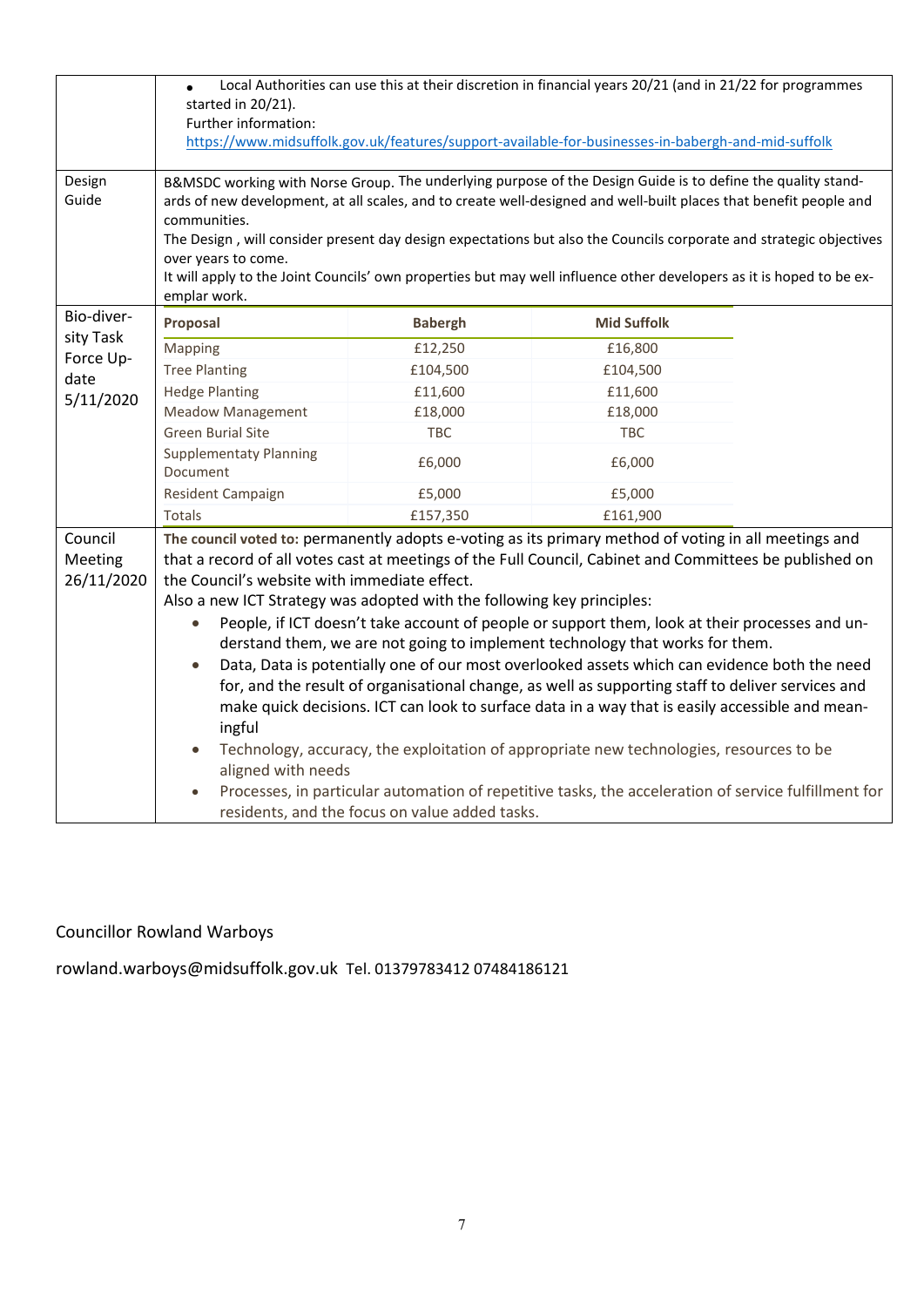# **County Councillor Report**



# **November 2020**

# **Gislingham Parish Council**

Councillor Jessica Fleming, Hartismere Division, Suffolk

[Jessica.fleming@suffolk.gov.uk](mailto:Jessica.fleming@suffolk.gov.uk) Tel: 07714-597980 Twitter: @jesstfleming

**National restrictions -** The Government ha[s announced initial guidance on the restrictions the nation can expect to](https://lnks.gd/l/eyJhbGciOiJIUzI1NiJ9.eyJidWxsZXRpbl9saW5rX2lkIjoxMTAsInVyaSI6ImJwMjpjbGljayIsImJ1bGxldGluX2lkIjoiMjAyMDExMDIuMjk3NzI4ODEiLCJ1cmwiOiJodHRwczovL3d3dy5nb3YudWsvZ3VpZGFuY2UvbmV3LW5hdGlvbmFsLXJlc3RyaWN0aW9ucy1mcm9tLTUtbm92ZW1iZXIifQ.-618d62NYH5NyFBOcRiX_3QiBgaMokKSecRGx_wpCXc/s/696677594/br/87809401992-l)  [be in place from 5 November](https://lnks.gd/l/eyJhbGciOiJIUzI1NiJ9.eyJidWxsZXRpbl9saW5rX2lkIjoxMTAsInVyaSI6ImJwMjpjbGljayIsImJ1bGxldGluX2lkIjoiMjAyMDExMDIuMjk3NzI4ODEiLCJ1cmwiOiJodHRwczovL3d3dy5nb3YudWsvZ3VpZGFuY2UvbmV3LW5hdGlvbmFsLXJlc3RyaWN0aW9ucy1mcm9tLTUtbm92ZW1iZXIifQ.-618d62NYH5NyFBOcRiX_3QiBgaMokKSecRGx_wpCXc/s/696677594/br/87809401992-l) to 2 December.

**COVID Support -** The Home But Not Alone freephone **0800 876 6926** is active and will be staffed from 9am to 5pm Monday to Friday. The Suffolk Advice and Support Service phoneline **0800 068 3131** is also available for support to debt, benefits, employment or housing worries.

**Suffolk Recycling Centres** - Recycling centres remain open by appointment only during the new lockdown restrictions. Bring shops at Foxhall and Bury will close. Appointments can be made via ou[r online booking system.](https://www.suffolk.gov.uk/planning-waste-and-environment/waste-and-recycling/book-a-recycling-centre-time-slot/)

**Suffolk Highways Communication Protocol** – The recommended way to communicate with Suffolk Highways is through the Customer Services team, problems should be reported using the web-based tool is best. To follow up, email [customer.services@suffolk.gov.uk](mailto:customer.services@suffolk.gov.uk) or telephone 0345 606 6171.

**Suffolk Lorry Route Review** – Please note that the review of Suffolk's lorry routes initiated earlier this year is taking longer than expected to get underway, however it may be timely for parishes to consider the current lorry route plan and develop comments, particularly given the new commercial developments in Central and Mid Suffolk. <https://www.suffolk.gov.uk/roads-and-transport/lorry-management/lorry-route-plan-review-in-suffolk/>

**KickStart Programme** – Employers may qualify to engage young adults for a period up to 6 months under a Government funded programme - [https://www.gov.uk/government/publications/kickstart-scheme-employer-re](https://www.gov.uk/government/publications/kickstart-scheme-employer-resources/kickstart-scheme-brand-guidelines)[sources/kickstart-scheme-brand-guidelines](https://www.gov.uk/government/publications/kickstart-scheme-employer-resources/kickstart-scheme-brand-guidelines) Potential employers interested in establishing a Kickstart placement should refer to the Suffolk Chamber of Commerce, who are fulfilling the 'gateway' organisation function for Suffolk. The main contact to signpost employers to is Emma Alderton – [emma@suffolkchamber.co.uk.](mailto:emma@suffolkchamber.co.uk) Interested young people aged 16 – 24 and on Universal Credit should enquire through the Job Centre Service.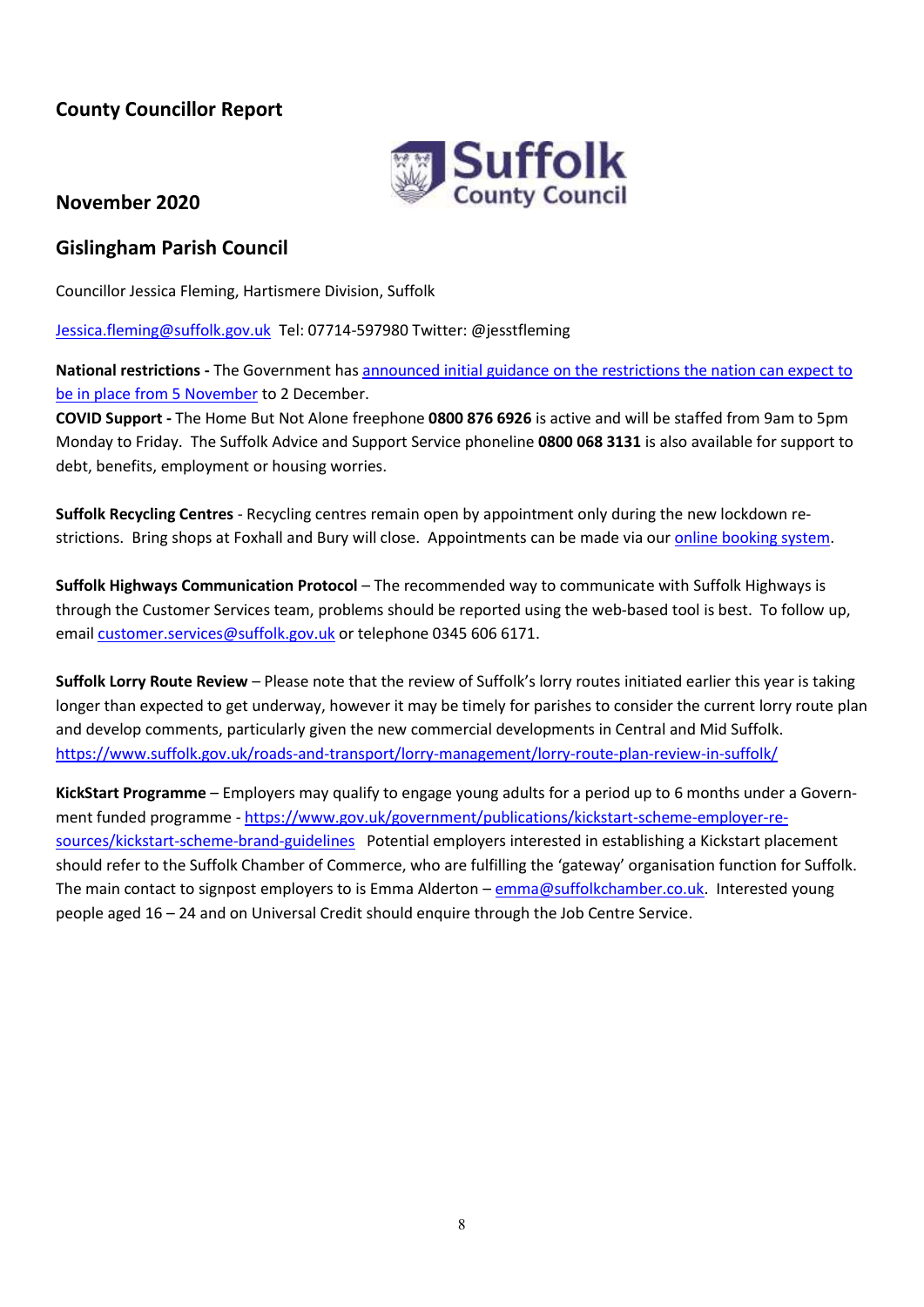#### **Footpath Report November 20**

I have now been contacted by the new Rights of Way Officer for SCC. His name is Sam Trayton. He has walked some of the paths following my reports.

I have asked him if he will contact Lovells, as the path that leaves the new development towards Coldham Lane is very bad and not easy to walk. He has informed me that he has walked this path and it is now on his radar to contact Lovells.

Following my recent walks, I noticed that a new post had been located on FP 59. I was led to believe that the PC are responsible for siting off road posts, so I do not know who reported it or sited it.

I have requested a new post for FP46 with the junction of Mill St. The metals post is now lose and also very rusty.

I will need to replace the post on the junction of 001/004, where it is now rotten.

I recently noticed that some notices had been taped to the stile on FP22 which crosses the railway line, but have been removed. Across the path when it goes into the next field and parish, there is a notice of change regarding the footpath/crossing. I have contacted Network Rail and am awaiting a response. I know that this crossing was identified as going to close many years ago, but no action has been taken.

|                |                |           |                  |           | <b>FOOTPATH ISSUES</b> |                                                                | 12/11/20                                                         |
|----------------|----------------|-----------|------------------|-----------|------------------------|----------------------------------------------------------------|------------------------------------------------------------------|
| FP No.         | <b>From</b>    | <b>To</b> | On Cutting List? | Reported? | Date Reported          | <b>Issue Description</b>                                       | <b>Status</b>                                                    |
| 46             | 46             | Mill St   |                  | Yes       | 12/11/20               | Metal footpath post, leaning and<br>now rusty                  |                                                                  |
| $\overline{4}$ | $\overline{4}$ | 1         |                  |           |                        | Finger post rotten, needs replacing                            | MB to do                                                         |
| 22             | 28             | 22        | no               | Yes       | 05/11/20               | Sign on end of path, not sure if<br>states the path will close | Have contacted Network Rail, as<br>they may be closing the stile |